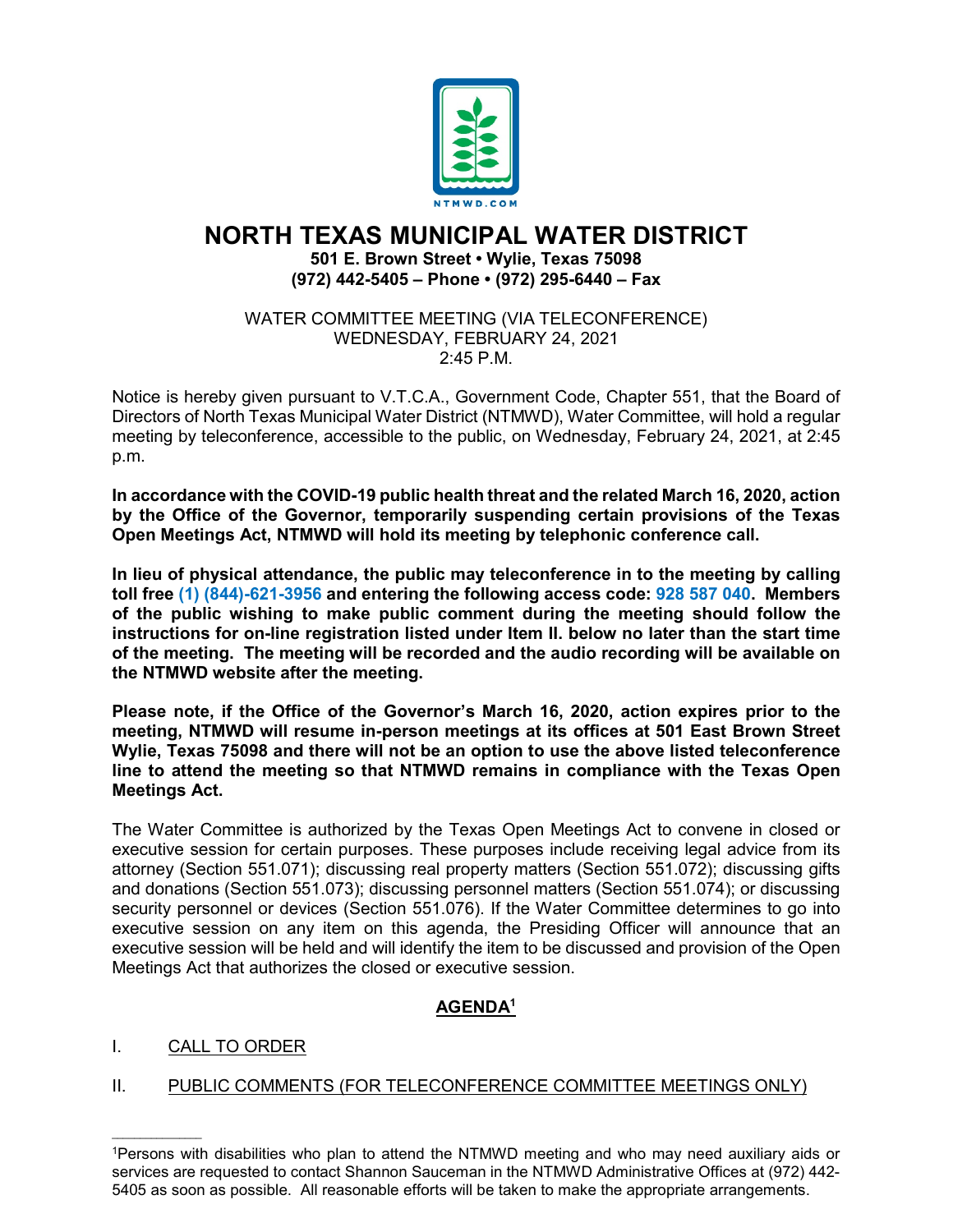INSTRUCTIONS FOR PUBLIC COMMENT ON-LINE REGISTRATION: Prior to the start of the Water Committee meeting, members of the public wishing to provide public comment must submit via email to [PublicRelations.Info@ntmwd.com](mailto:PublicRelations.Info@ntmwd.com) their first and last name, organization, comment topic, mailing address and email address. During the public comment portion of the meeting, speakers will be recognized by name and asked to provide their comments. The time limit is five (5) minutes per speaker, not to exceed a total of thirty (30) minutes for all speakers. The Committee may not discuss these items, but may respond with factual or policy information. Public comment is provided for committee meetings held by teleconference during the COVID-19 health threat to confirm the opportunity for two-way communication with the public during the meeting.

#### III. OPENING REMARKS

- A. Chairman/Interim Executive Director/Committee Champion Status Report concerning legislation and regulatory matters, budgets, current projects and ongoing programs of the District including the Regional Water System, Watershed Protection, and Water Conservation
	- *Please note that an update on the impacts of the February 2021 Winter Storm Event will be provided at the February 25, 2021 Board meeting*.

#### IV. ACTION ITEMS

- A. Consider approval of Water Committee meeting minutes January 27, 2021<br>B. Authorize execution of potable water supply contract with Bear C
	- B. **Authorize execution of potable water supply contract with Bear Creek Special Utility District – Administrative Memorandum No. 5673-1 (Tabled by Board of Directors at January 28, 2021 meeting)**
		- Consider recommendation on authorizing execution of potable water supply contract with Bear Creek Special Utility District for a term of 20 years
- C. **Authorize Amendment No. 1 to Construction Manager At-Risk Agreement on Wylie Water Treatment Plant (WTP) Biologically Active Filtration and Wylie WTP Ammonia System Improvements projects – Administrative Memorandum No. 5692**
	- Consider recommendation on authorizing Amendment No. 1 to Construction Manager At-Risk Agreement with Montgomery Watson Harza Constructors in the amount of \$118,489 for additional pre-construction and procurement services on Project No. 101-0390-15, Wylie WTP Biologically Active Filtration, No. 101-0496-18, Wylie WTP Ammonia System Improvements, and No. 101- 0517-18, Wylie WTP II Structural and Mechanical Improvements
- D. **Authorize execution of engineering services agreement for Long Range Water Supply Plan study and raw water Capital Improvement Program update – Administrative Memorandum No. 5694**
	- Consider recommendation on authorizing the Interim Executive Director to execute an engineering services agreement with Freese and Nichols, Inc., in the amount of \$1,985,000 for planning study and raw water Capital Improvement Program Update, Project No. 101-0587-21, Long Range Water Supply Plan